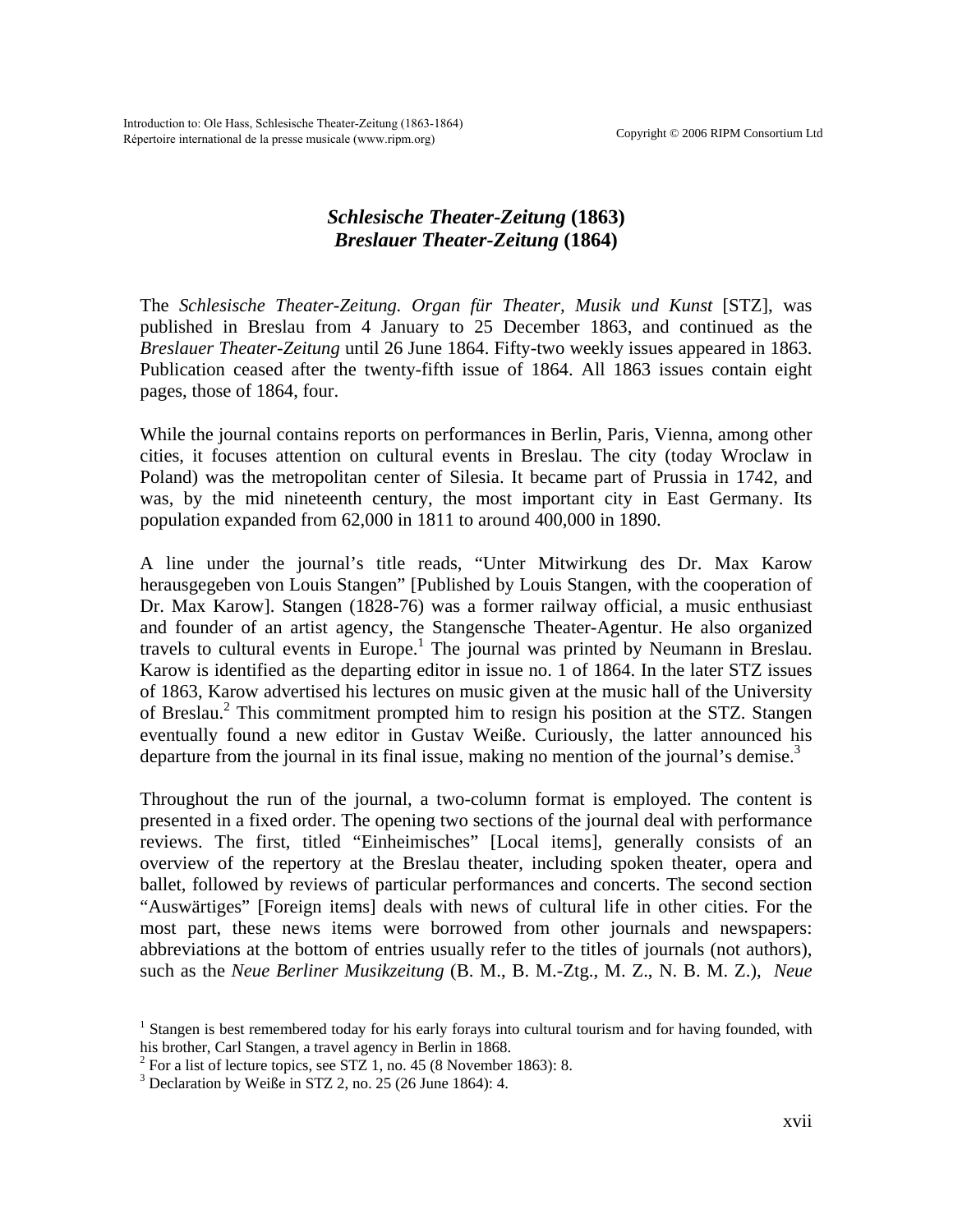*preußische Zeitung* (N. Pr. Ztg., N. Pr. Z.) and *National-Zeitung* (N. Z.) from Berlin, the *Signale für die musikalische Welt* (S. f. d. m. W.) from Leipzig, Leopold Zellner's *Blätter für Theater, Musik und bildende Kunst* (Z' Bl. f. M. Th. u. K.), the *Wiener Recensionen* (W. R.), *Wiener Theater-Chronik* (W. Th. Ch.) and *Die Presse* (W. Pr.) from Vienna and the *Frankfurter Nachrichten* (F. N.) from Frankfurt am Main. Unfortunately, not all abbreviations could be identified. With issue no. 5 of 1864, the two sections are combined into one, the "Statistische und kritische Rundschau" [Statistical and critical overview].

Performance reviews are usually followed by the section "Vom Büchertisch" [From the book desk], containing reviews of literature on music or drama, for example, a biography of the singer Wilhelmine Schröder-Devrient by Alfred Freiherr von Wolzogen, or a collection of writings by Hector Berlioz in a German translation by Richard Pohl. Less regular is the section "Biographisches," containing biographical sketches of performers, composers and other personalities. A "Vermischtes" [Miscellaneous] section covers a wide range of performance news, gossip and rumors, new inventions, etc. "Geschäftliches" [Business] served as a space for advertisements for Stangen's artist and travel agencies. Finally, in "Briefkasten" [Mailbox], Stangen published notes of telegraphic brevity to his correspondents and friends.

The quality of content diminishes for a short time at the beginning of 1864, probably the transition period between the departure of Karow as editor and the arrival of Weiße. In these weeks, gossips and anecdotes, many about the famous singer Adelina Patti, dominate the journal. In the first year, the journal only features one general essay: "Das Theater der Alten" [The theater of the Greek/Roman period]; in 1864, Weiße opened several issues with lead articles, on Shakespeare's drama, drama schools, and several on Richard Wagner.

The STZ reported enthusiastically on the successes of Richard Wagner as a traveling conductor, on his visits to Breslau, Prague and St. Petersburg as well as on performances of his works in Breslau, Vienna and Rotterdam. Wagner's visit to Breslau was organized by Leopold Damrosch, at the time conductor of the city's subscription concerts; the concert was part of a series of performances conducted by Wagner, starting in Vienna. Stangen also printed, in the STZ, a satirical article by Eduard Hanslick, highly critical of Wagner's *Der Ring des Nibelungen*;<sup>[4](#page-1-0)</sup> perhaps Stangen did not recognize Hanslick's satire.

Many other important musical personalities of the time are reported on in the STZ, especially when they performed in Breslau. Among the latter were Hans von Bülow who performed as both pianist and conductor, Jacques Offenbach who conducted his operetta *Orpheus in der Unterwelt* [*Orphée aux enfers*], the young cellist David Popper, and the retired soprano Emma Mampé-Babnigg. Other visitors to Breslau treated in the journal

<span id="page-1-0"></span><sup>4</sup> STZ 1, no. 28 (12 July 1863): 6-8; quoted from the Vienna journal *Die Presse*.